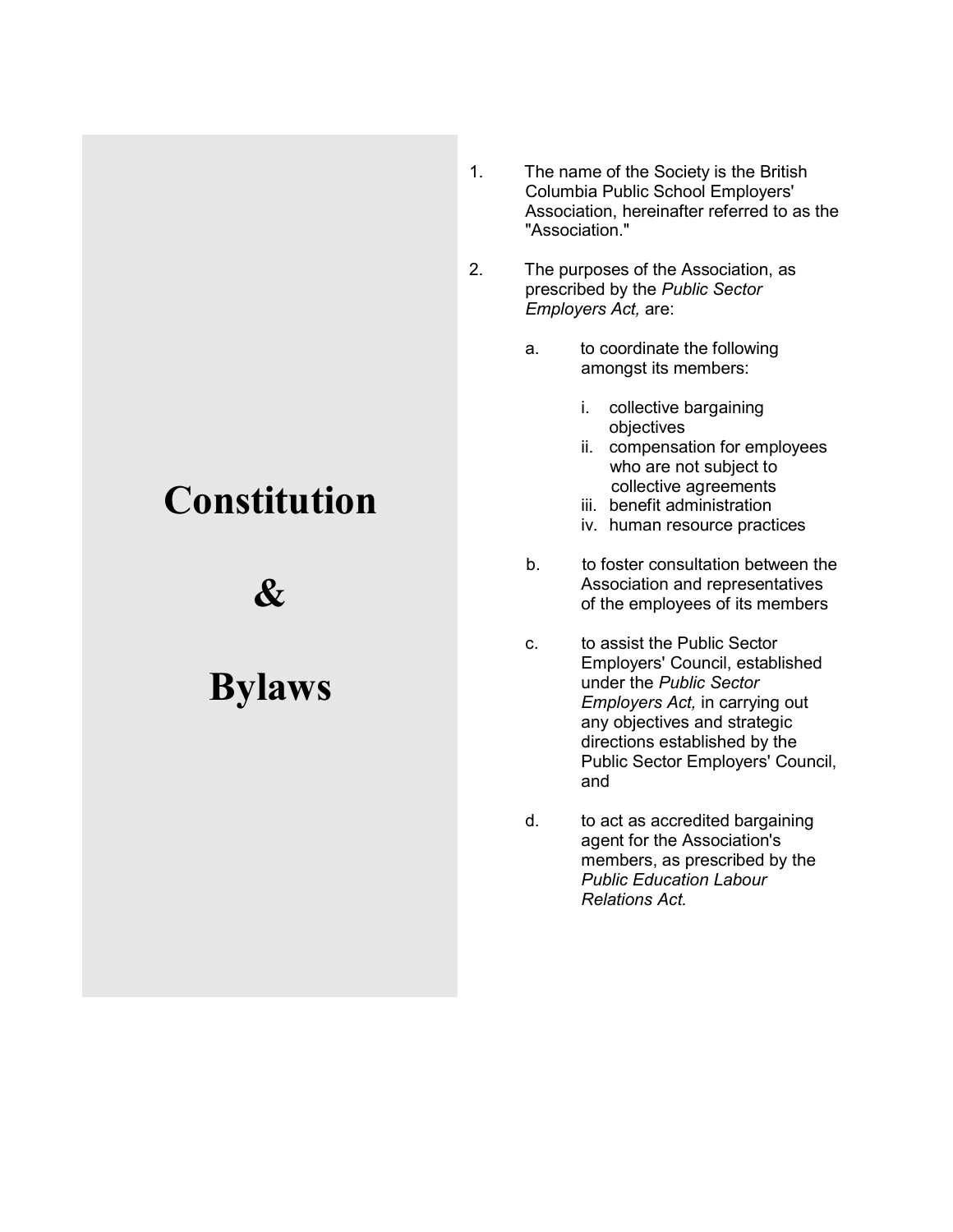#### Interpretation

1.1 In these Bylaws, unless the context requires otherwise:

"Association" means the British Columbia Public School Employers' Association

"board of education" means a board of school trustees as defined in the School Act

"Chair" means the individual confirmed as Chair of the Association under Bylaw 7.7.

"Directors," "Board of Directors," or "Board" means members of the Board of Directors of the Association appointed or elected from time to time

"Governance Committee" means a committee of the Board of Directors

"Government" means the Government of the Province of British Columbia

"local matters" means matters to be determined by collective bargaining between local teachers' associations and boards of education as defined in the Public Education Labour Relations Act

"Minister" means the Minister responsible for the Public Sector Employers Act and Chair of the Public Sector Employers' Council

"ordinary resolution" means any of the following:

- a. a resolution passed at a general meeting by a simple majority of the votes cast by the voting members
- b. a resolution consented to in writing, after being sent to all of the voting members, by at least 2/3 of the voting members
- c. if the Bylaws authorize indirect or delegate voting or voting by mail or another means of communication, including by fax, email or other electronic means, a resolution passed by a simple majority of the votes cast, in accordance with the Bylaws, on the resolution

"school district" means a school district as defined in the School Act

"special resolution" means any of the following:

- a. a resolution passed at a general meeting by at least 2/3 of the votes cast by the voting members
- b. a resolution consented to in writing by all of the voting members
- c. if the Bylaws authorize indirect or delegate voting or voting by mail or another means of communication, including by fax, email or other electronic means, a resolution passed by at least 2/3 of the votes cast, in accordance with the Bylaws, on the resolution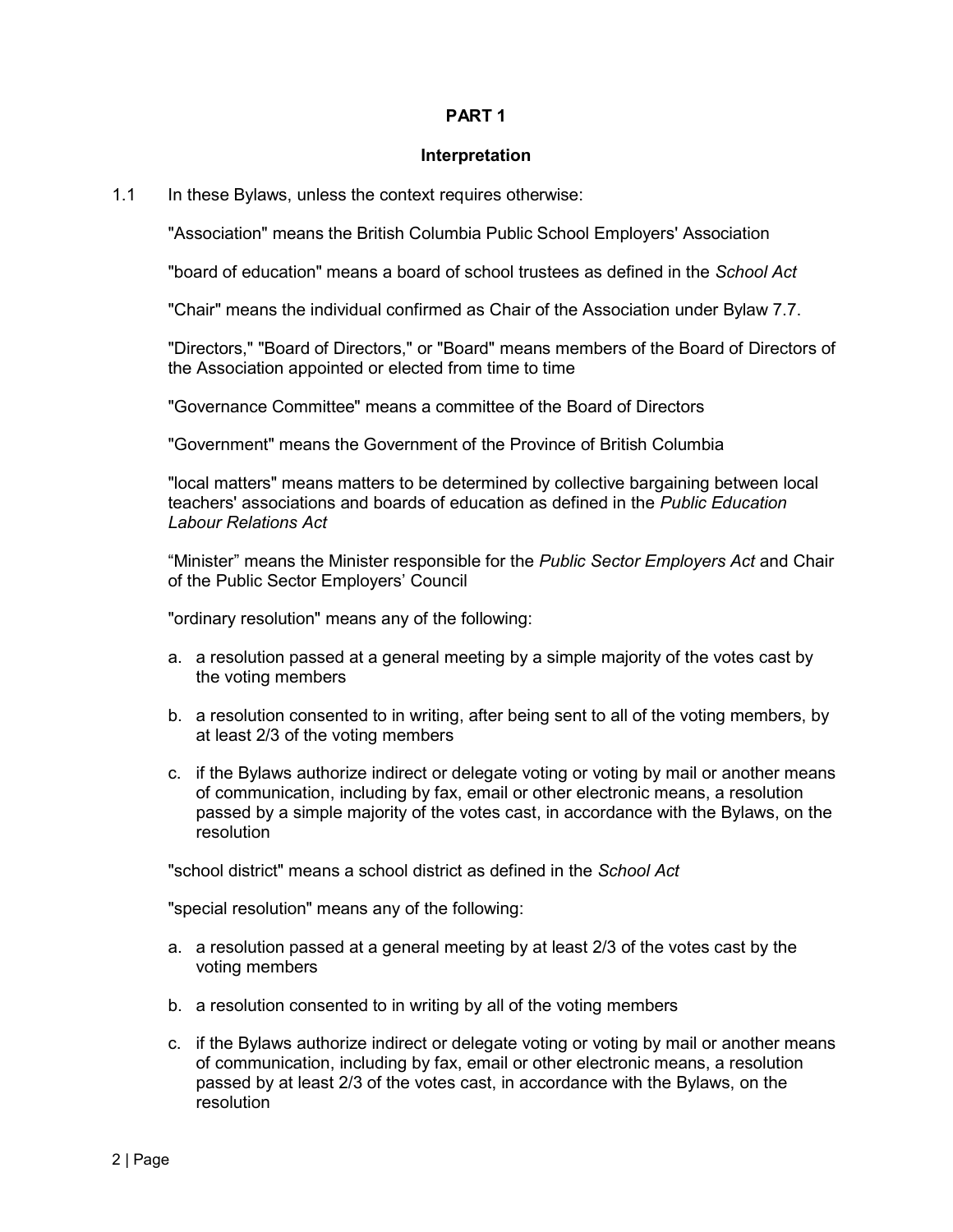"student enrolment" means the number of student full time equivalents enrolled in a school district as of the September 30 preceding the date of the meeting in question based on Ministry of Education data and definitions

"term" means the period of time established pursuant to Bylaw 7.3 c. and Schedule 3

"trustee" means a trustee of a board of education as defined in the School Act

"Vice Chair" means the individual elected as vice chair of the Association under Bylaw 7.11.

- 1.2 The definitions in the School Act, Public Sector Employers Act, the Public Education Labour Relations Act, and the Societies Act apply to these Bylaws.
- 1.3 The *Interpretation Act* as amended from time to time or any successor legislation applies to the interpretation of these Bylaws.

# PART 2

### Members

- 2.1 The members of the Association are:
	- a. every public board of education in the Province of British Columbia, as defined in the School Act, and
	- b. the Directors of the Association.
- 2.2 Every member shall uphold the Constitution and comply with these Bylaws.
- 2.3 Each member board of education shall appoint one representative to the Association, who must be a trustee of the member board of education. Each board of education member shall notify the Association in writing of the name and address of its representative.
- 2.4 No person with a direct or indirect pecuniary interest, within the meaning of the School Act, in teacher or support staff collective bargaining, is eligible:
	- a. to be elected to the Board of Directors of the Association
	- b. to represent a member at any general meeting of the Association
	- c. to represent a member at any other function of the Association.
- 2.5 All members are in good standing except:
	- a. a member that has failed to pay that member's current annual membership fee or any other fee, assessment, subscription to debt due and owing by that member to the Association and that member is not in good standing so long as the debt remains unpaid, or
	- b. a member that is determined by the Board of Directors not to be in good standing.

3 | Page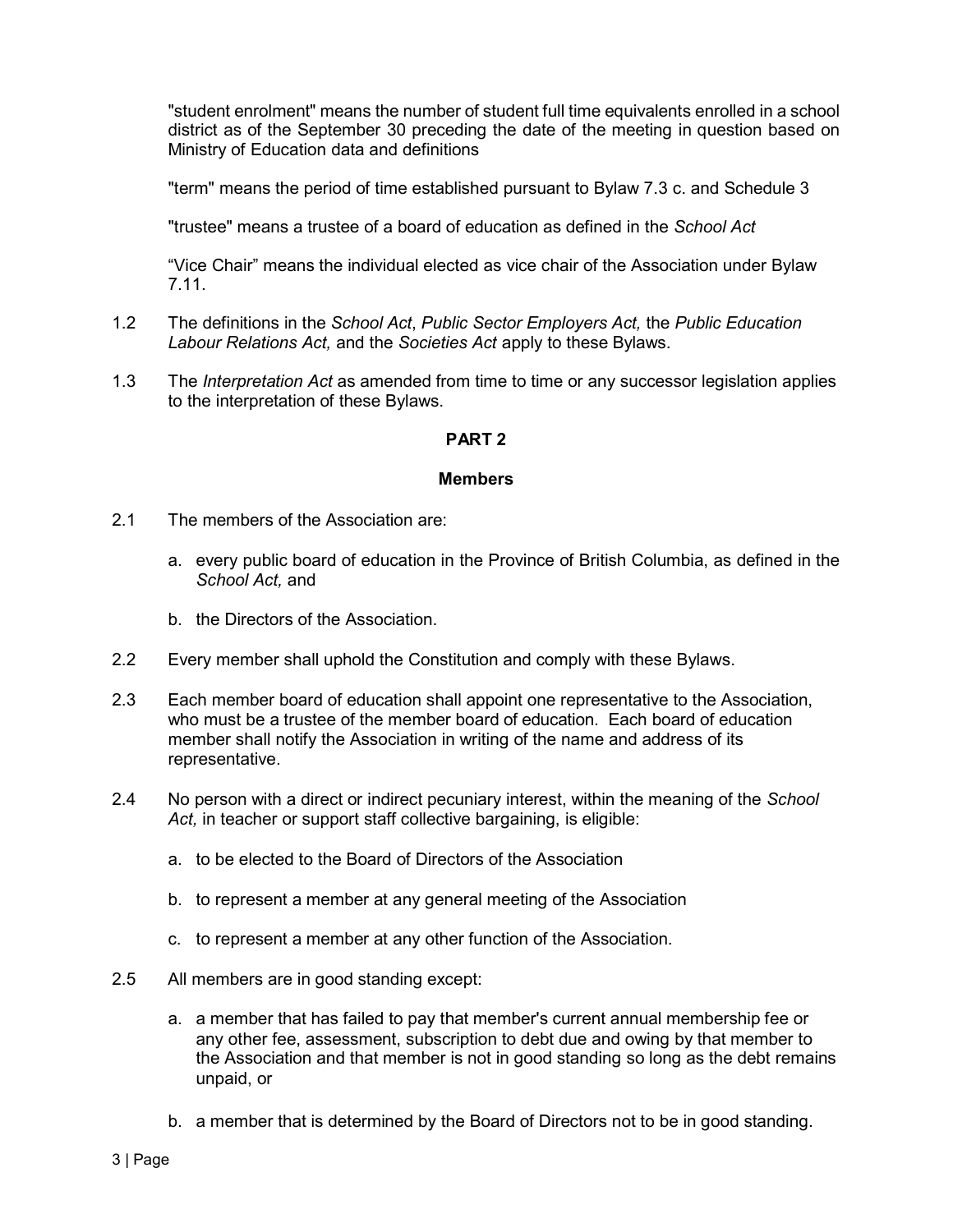- 2.6 A member that is not in good standing, and any representative appointed by that member pursuant to Bylaw 2.3, shall not be entitled to receive notice or to attend at any general meeting of the Association, nor shall such member or representative be entitled to vote on any matter before any general meeting of the Association, and such member and each such representative shall not be entitled to participate in any affairs of the **Association**
- 2.7 When a board of education ceases to be a board of education as defined in the School Act, it ceases to be a member of the Association, but no board of education member may be expelled by the Association.

## Membership Fees

- 3.1 The Association shall apply grants, if any, provided to the Association by the Government, against the Association's operating expenses and the balance of those expenses ("the balance of the expenses") shall be paid by the board of education members, in the manner and at the time or times required by the Directors, by way of membership fees.
- 3.2 The membership fee payable by a board of education member shall be the aggregate of:
	- a. the amount determined by dividing fifty per cent (50%) of the balance of the expenses by the number of public board of education members in the Association, and
	- b. the proportion of the fifty per cent (50%) of the balance of the expenses that the board of education members' student enrolment in the preceding year bore to the total student enrolment of all public board of education members in that school year.
- 3.3 The funds received from payment of the annual membership fee set under Bylaw 3.1 shall be applied to further the purposes of the Association as set out in its Constitution.
- 3.4 The Association may levy an additional fee on a board of education member for the provision by the Association of further services for that member, providing those services fall within the mandate of the Association.
- 3.5 The funds received from payment of the fees levied under Bylaw 3.4 shall be applied to provide the services for which the fee is levied.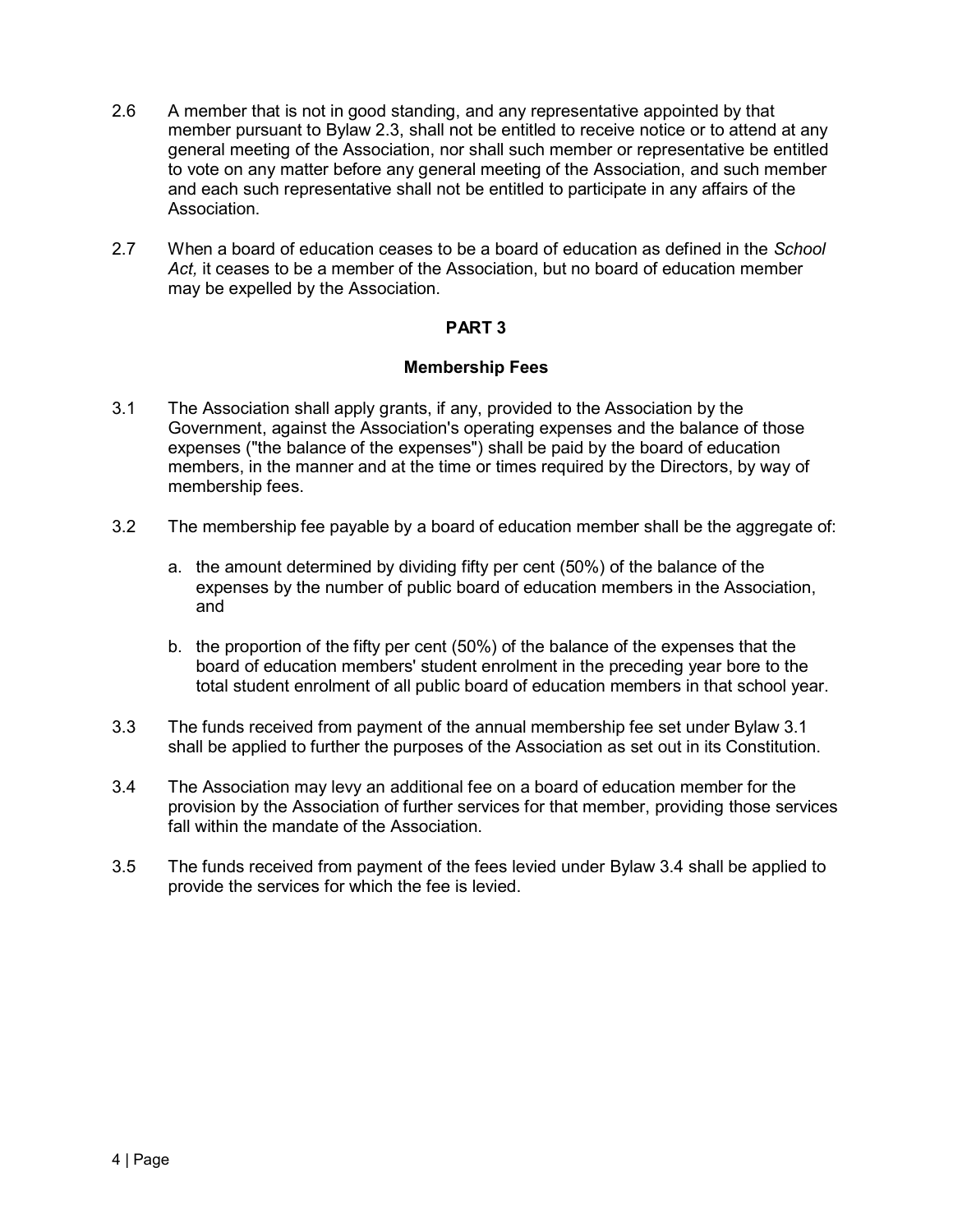# Meetings of Members

- 4.1 Robert's Rules of Order shall govern points of order or procedures at all meetings of the Association except as may otherwise be provided for in these Bylaws.
- 4.2 Subject to the Societies Act, the Association shall hold an annual general meeting once every calendar year at a time and place determined by the Directors and the Directors may convene additional general meetings at any time they see fit.
- 4.3 Members may be assigned to regional groupings, by ordinary resolution at annual general meetings, for the purpose of facilitating Association business.
- 4.4 The Association shall pay the travel expenses associated with attending general meetings of the Association for one delegate for each board of education member.
- 4.5 Notice convening a general meeting, specifying the place, date and time and, in the case of special business, the general nature of the business and the text of any special resolution to be submitted to the meeting, shall be provided to:
	- a. every member on the register of members on the day notice is given, and
	- b. the auditor.
- 4.6 Accidental omission to give notice of a meeting to, or the non-receipt of notice of a meeting by, any member entitled to receive notice, does not invalidate the proceedings at that meeting.

# PART 5

# Representative Council

- 5.1 In addition to the annual general meeting, a special body, known as the Representative Council, shall be held at least once every year and more frequently if the Board of Directors so determines.
- 5.2 During years when collective bargaining is scheduled with teachers, at least one Representative Council meeting shall be held to discuss bargaining objectives.
- 5.3 The Representative Council shall be comprised of the Board of Directors and one Representative as named to the Association under Bylaw 2.3.
- 5.4 The Association shall bear the costs of the meeting and associated travel expenses for Representatives for up to two Representative Council meetings per year.
- 5.5 The Representative Council shall approve the annual budget of the Association.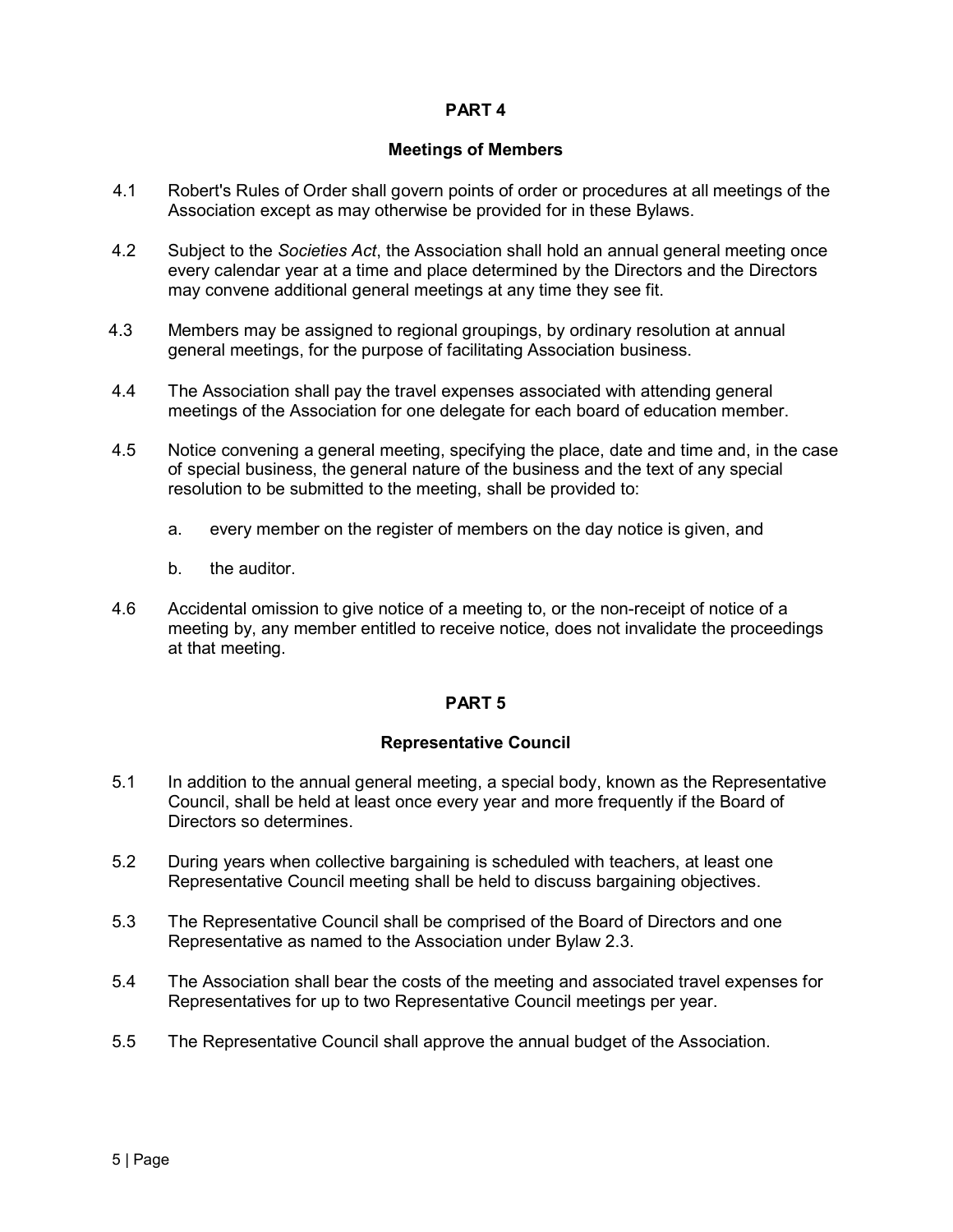# Proceedings at General Meetings

- 6.1 The following business shall take place at the annual general meeting:
	- a. the consideration of the financial statements
	- b. the report of the Directors
	- c. the report of the auditor, if any
	- d. the election of Directors
	- e. the appointment of the auditor, if required, and
	- f. the other business that, under these Bylaws, ought to be transacted at an annual general meeting, or business which is brought under consideration by the report of the Directors issued with the notice convening the meeting.
- 6.2 Special business is all other business, including business conducted at a special general meeting, as determined by the Board of Directors.
- 6.3 There shall be two kinds of resolutions for conducting the business at general meetings of the Association: special and ordinary.
	- a. Special resolutions are for
		- i. a change in the Bylaws of the Association (all Bylaw changes must be approved by the Minister of Finance);
	- b. Ordinary resolutions are for providing direction to the Board of Directors for conducting the business of the Association.
- 6.4 Resolutions may be submitted by member boards of education or the Board of Directors to the Governance Committee, which shall be appointed each year by the Chair.
- 6.5 The call for special and ordinary resolutions to be dealt with at a general meeting, and the call for nominations to the Board of Directors, shall be distributed to the members not less than 85 calendar days prior to the general meeting.
- 6.6 Notice of all special and ordinary resolutions to be dealt with at a general meeting shall be submitted to the Governance Committee not less than 50 calendar days prior to the general meeting. The Governance Committee will forward the resolutions to be presented to the general meeting to the members not less than 30 calendar days prior to the meeting.
- 6.7 The call for nominations to the Board of Directors shall include information on roles, responsibilities and desired competencies as established through Board Policy pursuant to Bylaw 7.2.
- 6.8 The Governance Committee will forward the resolutions to be presented to the general meeting to the members not less than 30 calendar days prior to the meeting.
- 6.9 Notices of resolutions submitted after the requirements in Bylaw 6.6 must arise out of an event subsequent to the deadline. The decision to present a late motion to the general meeting shall be made by the Governance Committee; a negative decision may be appealed to the general meeting.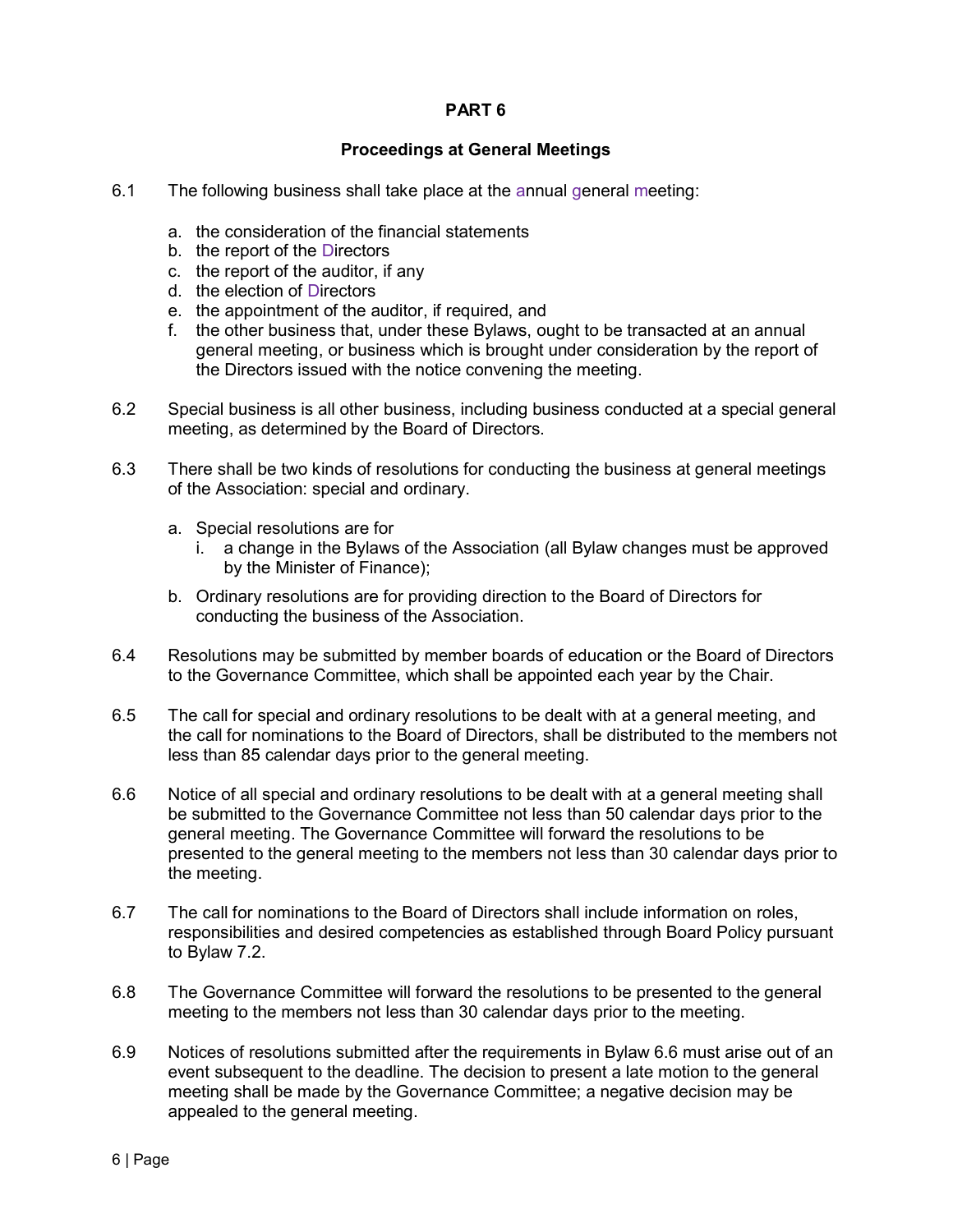- 6.10 No business, other than the adjournment or termination of the meeting, shall be conducted at a general meeting at a time when a quorum is not present.
- 6.11 If at any time during a general meeting there ceases to be a quorum present of 50% plus one of the membership of the Association, business then in progress shall be suspended until there is a quorum present or until the meeting is adjourned or terminated.
- 6.12 If within 30 minutes from the time appointed for a general meeting a quorum is not present, the meeting
	- a. shall be terminated if convened on the requisition of members, or
	- b. in any other case, shall stand adjourned to the same day in the next week, at the same time and place. If, at the continuation of the adjourned meeting, a quorum is again not present, the members in good standing present at the continuation of the adjourned meeting constitute a quorum for the purpose of that meeting.
- 6.13 The Chair, the Vice Chair or, in the absence of both, one of the other Directors present shall preside as Chair of a general meeting.
- 6.14 A general meeting may be adjourned from time to time and from place to place, but no business shall be transacted at an adjourned meeting other than the business left unfinished at the meeting from which the adjournment took place.
- 6.15 When a meeting is adjourned for ten days or more, notice of the adjourned meeting shall be given as in the case of the original meeting.
- 6.16 Except as provided in these Bylaws, it is not necessary to give notice of an adjournment or of the business to be transacted at an adjourned general meeting.
- 6.17 A member in good standing, with a delegate present in person at a meeting of members, is entitled to vote in accordance with this Bylaw and Schedule 1.
- 6.18 Votes to elect directors and to amend the Constitution and Bylaws shall be decided by weighted ballot as provided in Schedule 1.
- 6.19 Every other motion or question submitted to a general meeting, except as provided in Bylaw 6.3 a., shall be decided by a show of hands unless (before or on the declaration of the result of the show of hands) a counted show of hands is directed by the Chair of the meeting or demanded by any two (2) members entitled to vote who are present. The Chair of the meeting shall declare to the meeting the decision on every motion or question in accordance with the result of the show of hands and such decision shall be entered in the record of proceedings of the Association.
- 6.20 A declaration by the Chair of the meeting that a motion or question had been carried, or carried unanimously, or by a particular majority, or lost, or not carried by a particular majority and an entry to that effect in the record of the proceedings of the Association shall be conclusive evidence of the fact without proof of the number or proportion of the votes recorded in favour of or against that motion or question.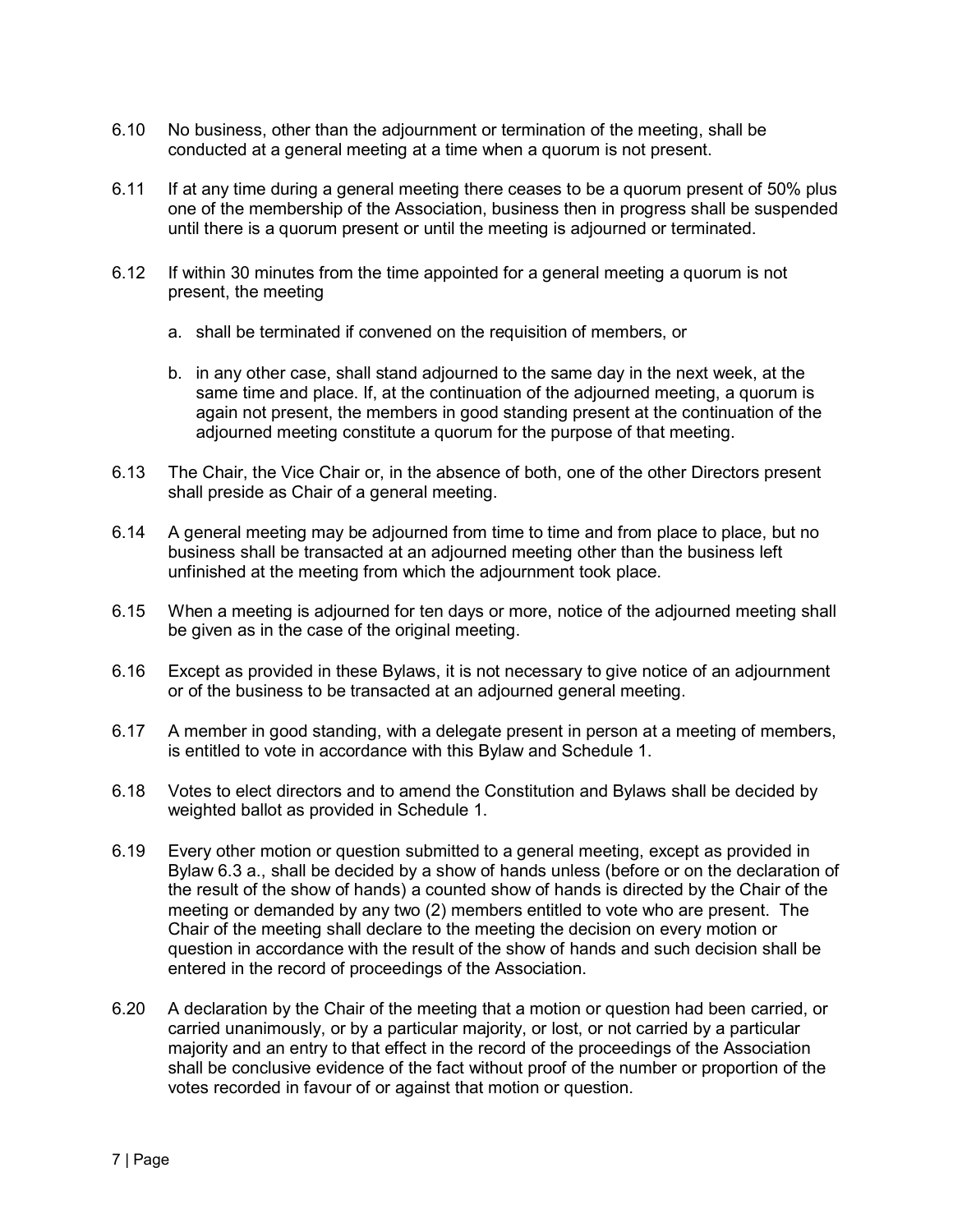# Directors and Officers

- 7.1 The number of Directors shall be up to twelve (12).
- 7.2 The Board shall maintain Board policies that set out the roles, responsibilities and desired competencies for the Board Chair, Vice Chair, and Directors.
- 7.3 At each annual general meeting of the Association, up to seven (7) individuals, who must be trustees at the time of election, shall be elected Directors as follows:
	- a. there is one trustee Director position for each of the seven (7) regional groupings set out in Schedule 3;
	- b. the candidate must be a trustee from one of the boards of education in the regional grouping;
	- c. the individuals are elected for a three year term or, if filling a vacancy that arose midterm, the balance of the term as set out in Schedule 3;
	- d. the number of individuals to be elected corresponds to the number of trustee Director vacancies on the Board.
- 7.4 An individual elected under Bylaw 7.3 ceases to be a Director and member of the Association when the individual ceases to be a board of education trustee.
- 7.5 The Government shall appoint not more than four Directors.
- 7.6 At the first Board meeting following the vacancy of the Board Chair, each Director of the Directors elected pursuant to Bylaw 7.3 or appointed pursuant to Bylaw 7.5 may nominate, in accordance with Board policies:
	- a. one of the current Directors to serve as Chair, or
	- b. an individual to be appointed as an additional Director and Chair.
- 7.7 The Board will elect from the nominees the individual to serve as Chair and the Minister must confirm the election or:
	- a. appoint one of the current Directors as Chair, or
	- b. appoint an individual as an additional Director and Chair.
- 7.8 The confirmation or appointment of the Chair pursuant to Bylaw 7.7 shall be effective on notice from the Minister being received by the Association.
- 7.9 The Chair shall serve for a three year term or, if filling a Chair vacancy that arose midterm, the balance of the term as set out in Schedule 3.
- 7.10 The appointment by the Minister of an additional Director and Chair pursuant to Bylaw 7.6 may be rescinded on notice from the Minister being received by the Association.

8 | Page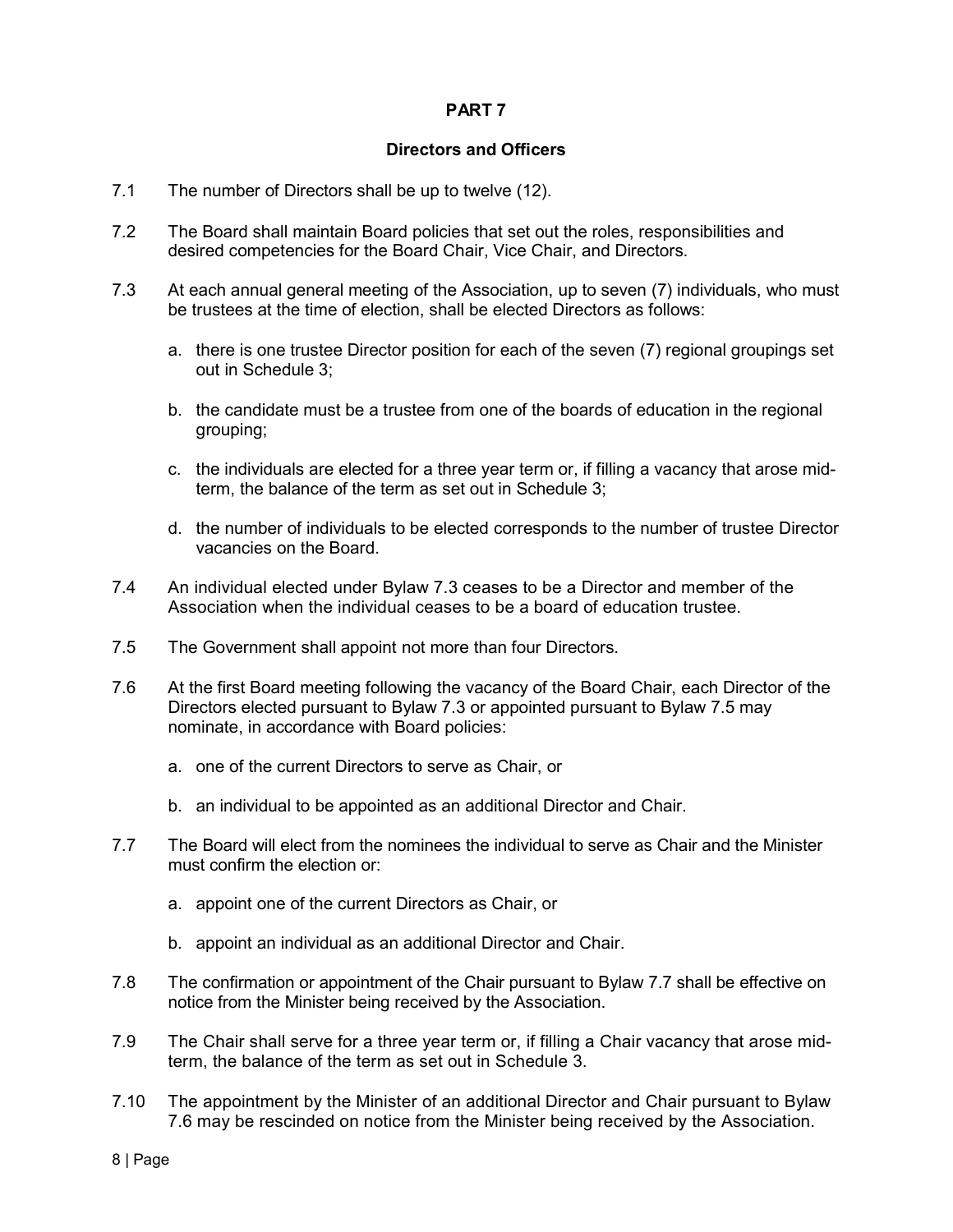- 7.11 The Board is to elect a Vice Chair from among the Directors.
- 7.12 The Chief Executive Officer for the Association is entitled to participate in Board meetings and Board Committee meetings as a participant with voice but no vote.
- 7.13 Candidates for any of the elected directors' positions may be nominated from the floor at the annual general meeting prior to that section of the business which features speeches by the nominated candidates.
- 7.14 Elections for Directors shall be conducted as follows:
	- a. If there is more than one candidate on the ballot for a regional grouping, there shall be a contested election;
	- b. If there are more than four candidates on the ballot, the four candidates with the greatest number of votes on the first ballot shall advance to a second ballot;
	- c. After second and subsequent ballots, the candidate with the least number of votes shall be dropped from the list of candidates for the succeeding ballot. This process shall continue until a candidate receives 50 percent plus one of all votes cast in the ballot.
- 7.15 The Chair shall announce the results of each ballot by stating the number of votes cast for each candidate.
- 7.16 For election of Directors, each board of education member is entitled to the number of votes based on the number of students enrolled in the school district as of the September 30 preceding the date of the meeting, as set out in Schedule 1 of these Bylaws.
- 7.17 Subject to Bylaws 2.4 and 7.4, a retiring Director shall be eligible for re-election.
- 7.18 The members may, by special resolution, remove an elected director before the expiration of the Director's term of office.
- 7.19 When a vacancy occurs amongst the elected Directors which would result in a vacancy on the Board of Directors for more than four months, the public board of education members shall elect, in a manner to be determined by the Board of Directors, another Director to fill the vacancy for the balance of the term as set in Schedule 3.
- 7.20 The Government may at any time remove a person appointed as a member under Bylaw 7.5 and may appoint another person as member to replace the person so removed.
- 7.21 The appointment or removal of a member under Bylaw 7.5 shall be effective on notice of the appointment or removal being received by the Association.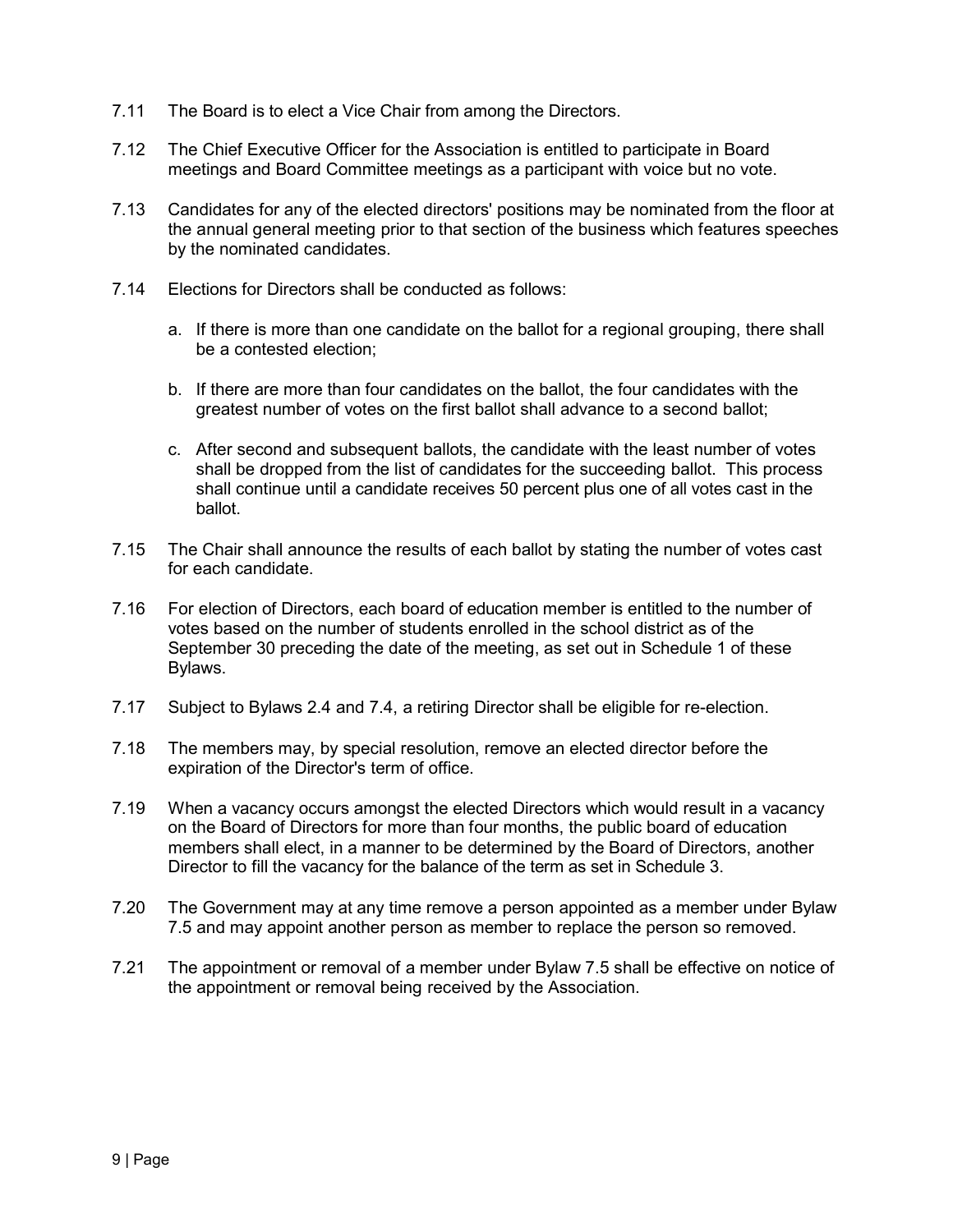## Board of Directors' Powers and Duties

- 8.1 The Board of Directors shall manage, or supervise the management of the affairs and business of the Association and shall have authority to exercise all such powers of the Association as are not in conflict:
	- a. with the Constitution and Bylaws, and
	- b. all laws to which the Association is subject.
- 8.2 Without limiting the generality of Bylaw 8.1, the Board may:
	- a. identify the human resource and labour relations interests and associated issues that are common or of significance to the public education sector;
	- b. establish the human resource and labour relations objectives and strategies pertaining to those issues, including (without limitation) objectives and strategies for collective bargaining and the administration of collective agreements, in accordance with mandates and strategic directives of the Public Sector Employers' Council;
	- c. advance those objectives and strategies in the best interests of the members in the public education sector and other public sector employers;
	- d. develop sectoral compensation plans and associated guidelines or implementation policies for employees in the sector not covered by collective agreements;
	- e. ensure that local bargaining objectives and outcomes do not conflict with sectoral objectives;
	- f. communicate the human resource and labour relations interests of the public education sector to the Public Sector Employers' Council and to the provincial government;
	- g. participate in the development of the Public Sector Employers' Council's strategies and mandates through the association's presence on the Council; and
	- h. develop policies as required and otherwise advance the purposes of the association as set out in the constitution.
- 8.3 The Board must assist the Public Sector Employers' Council and its Chair in carrying out their functions, directions and mandates.
- 8.4 No act or proceeding of the Board of Directors is invalid if there is fewer than the number of Directors stipulated in Bylaw 7.1.
- 8.5 If an elected Director is absent from three consecutive regular Board meetings, unless such absence is with the leave of the Board, the elected Director's position shall be deemed to be vacant.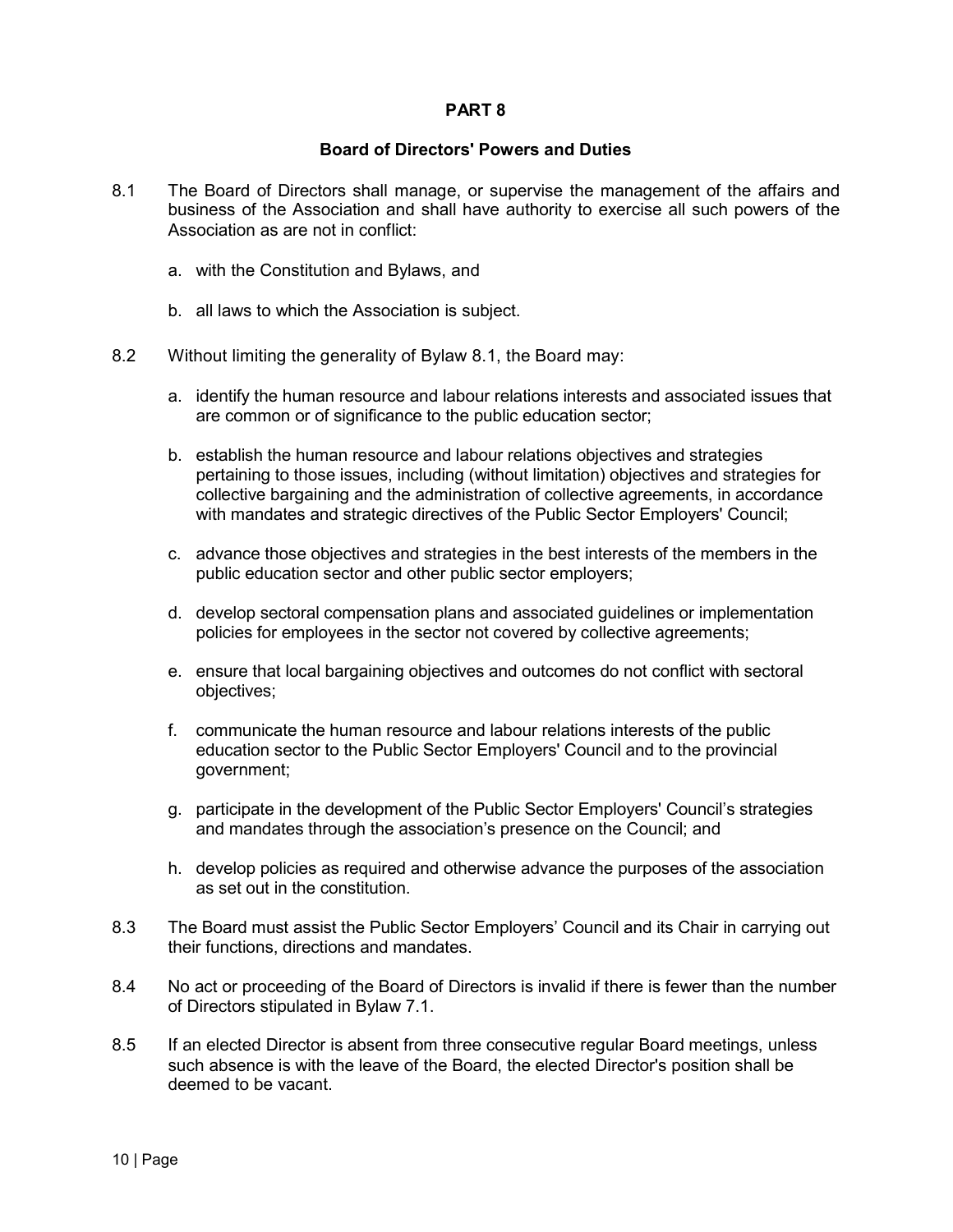- 8.6 In addition to any other powers the Directors have under the Societies Act, the Public Sector Employers Act or these Bylaws, the Directors may take action against a member for the member's failure to comply with these Bylaws.
- 8.7 If the Directors have the right under Bylaw 8.6 to take action against a member, the Directors may, after having given written notice of the proposed actions, including reasons, to the member and a hearing at which the member will be given a reasonable opportunity to make representations respecting the proposed transactions (which representations may be submitted in writing), do any one or more of the following:
	- a. issue a warning to the member;
	- b. impose a fine on the member for the purpose of recovering financial obligations owed by the member;
	- c. bar the member or the member's delegate from membership on any one or more committee, and,
	- d. determine that the member is not in good standing for the period the Directors consider appropriate.
- 8.8 The Directors must, on request, give written reasons for any action taken under Bylaw 8.6.
- 8.9 The Association may take the action it considers appropriate to collect from a member any fine imposed under Bylaw 8.7 including, without limitation, bringing an action in a court of competent jurisdiction to recover the debt.

# Proceedings of Directors

- 9.1 A Director may be compensated for expenses necessarily and reasonably incurred by the Director while engaged in Association business.
- 9.2 Subject to the requirements of the Societies Act that a majority of the Directors must not receive or be entitled to receive remuneration from the Association under contracts of employment or contracts for service (other than remuneration for being a Director), Directors who are not otherwise compensated for time spent on Association business may be compensated at a rate not to exceed the rates established by the provincial government for appointees to government agencies, boards and commissions.
- 9.3 The Directors may meet together at the places they think fit to dispatch business and may otherwise adjourn and regulate their meetings and proceedings as they see fit.
- 9.4 Unless the Directors otherwise determine, a Director may participate in a Directors meeting or in a meeting of a committee of Directors by telephone or other communications medium if all participants at the meeting are able to hear each other.
- 9.5 The Directors may from time to time fix the quorum necessary to transact business at a Directors meeting and unless so fixed, the quorum shall be a majority of the Directors then in office.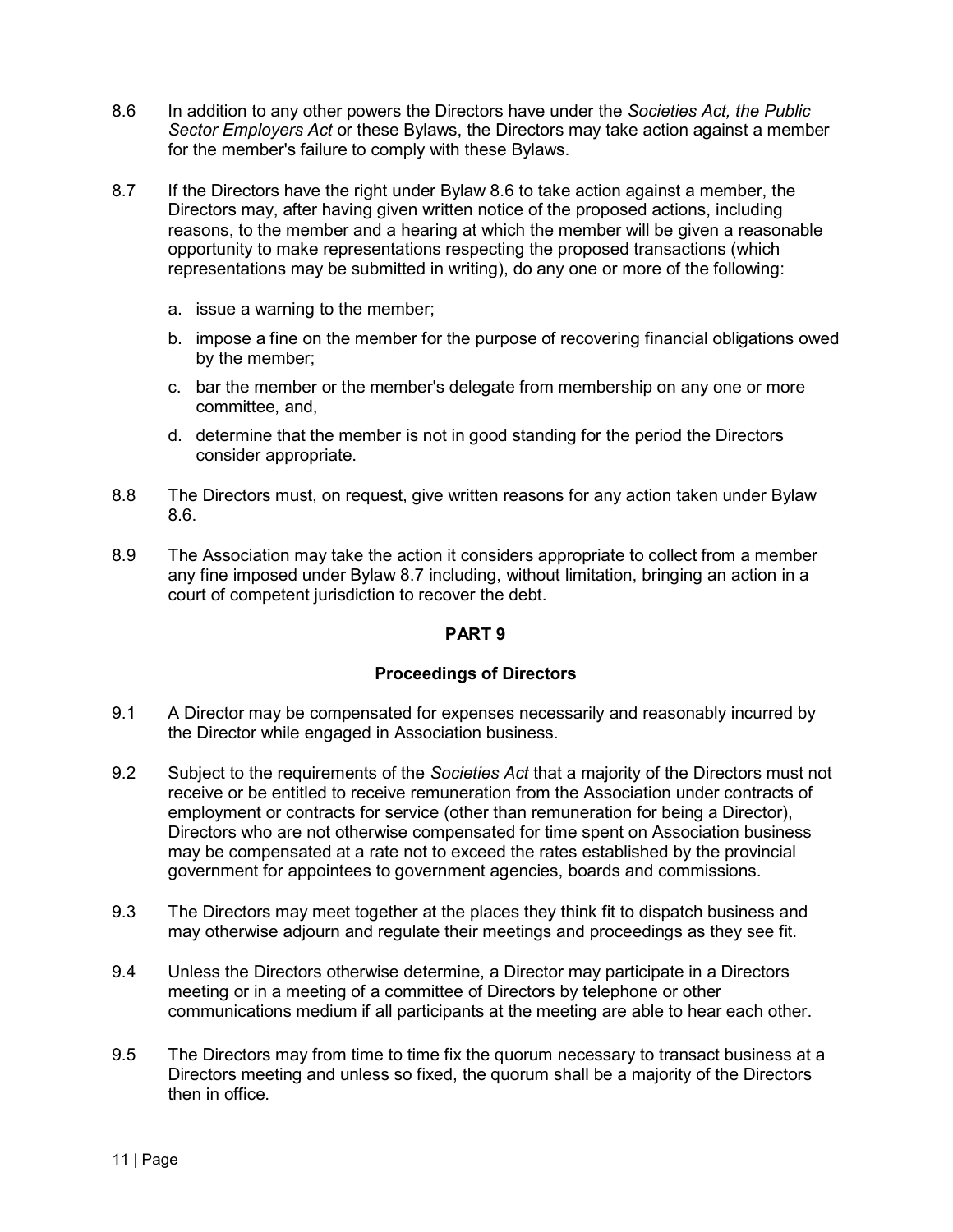- 9.6 The Chair shall be chair of all Directors' meetings, but if at a meeting the Chair is not present within 30 minutes after the time appointed for holding the meeting, the Vice Chair shall act as chair, but if neither is present the Directors present may choose one of their number to be chair at that meeting.
- 9.7 The Chair, on the request of a Director, shall convene a Directors meeting.
- 9.8 The Directors may delegate any, but not all, of their powers to committees consisting of the Director or Directors they consider appropriate.
- 9.9 Every Director may attend and be heard at any meeting of a committee of Directors, whether or not the Director is a member of that committee.
- 9.10 A committee shall, in the exercise of any powers delegated to it, conform to any rules imposed on it by the Directors, and shall report every act or thing done in exercise of those powers to the earliest Directors meeting to be held after the act or thing has been done.
- 9.11 A committee shall elect a chair of its meetings, but if no chair is elected, or if at a meeting the chair is not present within 30 minutes after the time appointed for holding the meeting, the Directors present who are members of the committee shall choose one of their number to be chair of the meeting.
- 9.12 A committee chair may, and at the request of two or more committee members shall, convene a meeting of the respective committee.
- 9.13 Notice of each Directors meeting and each meeting of a committee of Directors, specifying the place, day and time of the meeting and the general nature of any business that is to be transacted at that meeting, shall be given to all Directors at least seven days before the meeting. If it is not possible to give at least seven days' notice of a meeting to any Director, notice shall be given to that Director at the earliest opportunity before the meeting.
- 9.14 The accidental omission to give notice of a meeting to, or, if notice was given, the nonreceipt of that notice by, a Director does not invalidate proceedings at that meeting.
- 9.15 For the first Directors meeting held immediately following the appointment or election of a Director or Directors at an annual or other general meeting of members, or for a Directors meeting at which a Director is appointed to fill a vacancy on the Board of Directors, it is not necessary to give notice of the meeting to the newly elected or appointed Director or Directors for the meeting to be constituted, if a quorum of the Directors is present.
- 9.16 A Director who may be absent temporarily from British Columbia may, by notice to the Association, waive the right to receive notice of any Directors meeting or meeting of a committee of the Directors and may at any time withdraw the waiver, and until the waiver is withdrawn:
	- a. no notice of any Directors meeting or of any meeting of a committee of directors shall be sent to that Director, and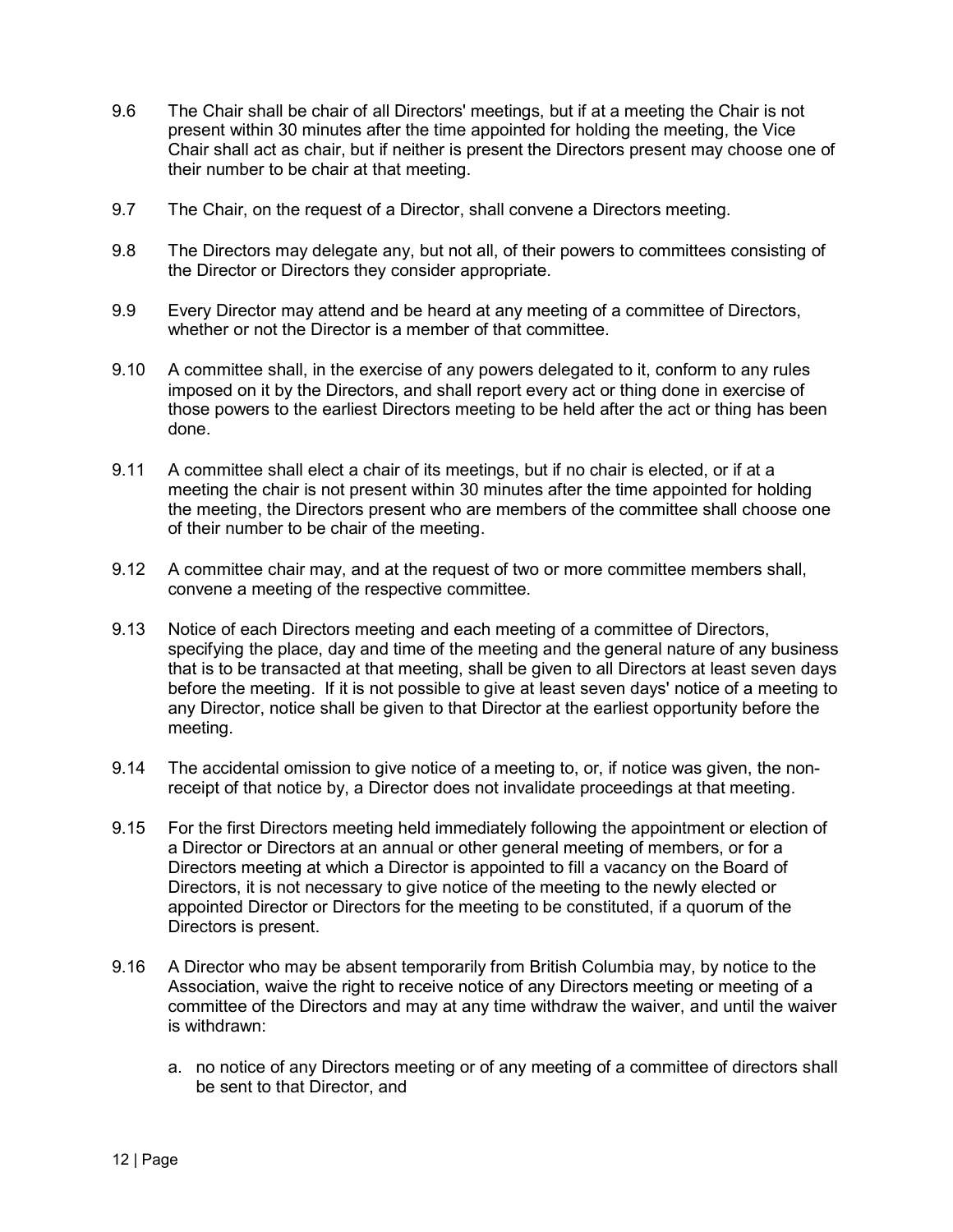- b. any and all Directors meetings and meetings of a committee of Directors, notice of which has not been given to that Director shall, if a quorum of the Directors is present, be valid and effective.
- 9.17 Questions arising at a Directors meeting and at a meeting of a committee of Directors shall be decided by a majority of votes.
- 9.18 The Chair of a Directors meeting may move or propose a resolution. No resolution proposed at a Directors meeting or at a meeting of a committee of Directors needs to be seconded.
- 9.19 A resolution in writing, signed by all the Directors and placed with the minutes of the Directors, is as valid and effective as if regularly passed at a Directors' meeting.

# Technical Advisory Committees

- 10.1 Through Board resolution, the Directors shall establish terms of reference for technical advisory committees comprised of sector and subject matter experts and senior staff from the member school districts to:
	- a. work in collaboration with and advise Association staff;
	- b. advise the Board, as appropriate, on matters within the Associations' purposes; and,
	- c. assist the Association in implementing Board decisions and coordinating Association programs and services.
- 10.2 When requested by the Association, each school district shall designate their staff representative(s) necessary to give effect to the purposes of a technical advisory committee established pursuant to Bylaw 10.1.
- 10.3 Unless otherwise specified in the terms of reference, the Association will be responsible for coordinating the operations and reporting progress to the Board with respect to the objectives set for any technical advisory committees established pursuant to Bylaw 10.1.

# PART 11

#### Indemnity

11.1 Subject to the requirements of the Societies Act with respect to the indemnification of Directors and senior managers and the payment of expenses, the Directors may cause the Association to indemnify any Director, former Director, senior managers, former senior managers, employee or agent of the Association and his or her heirs and personal representatives against all costs, charges and expenses whatsoever incurred by him or her and resulting from his or her acting as a Director, senior manager, employee or agent of the Association.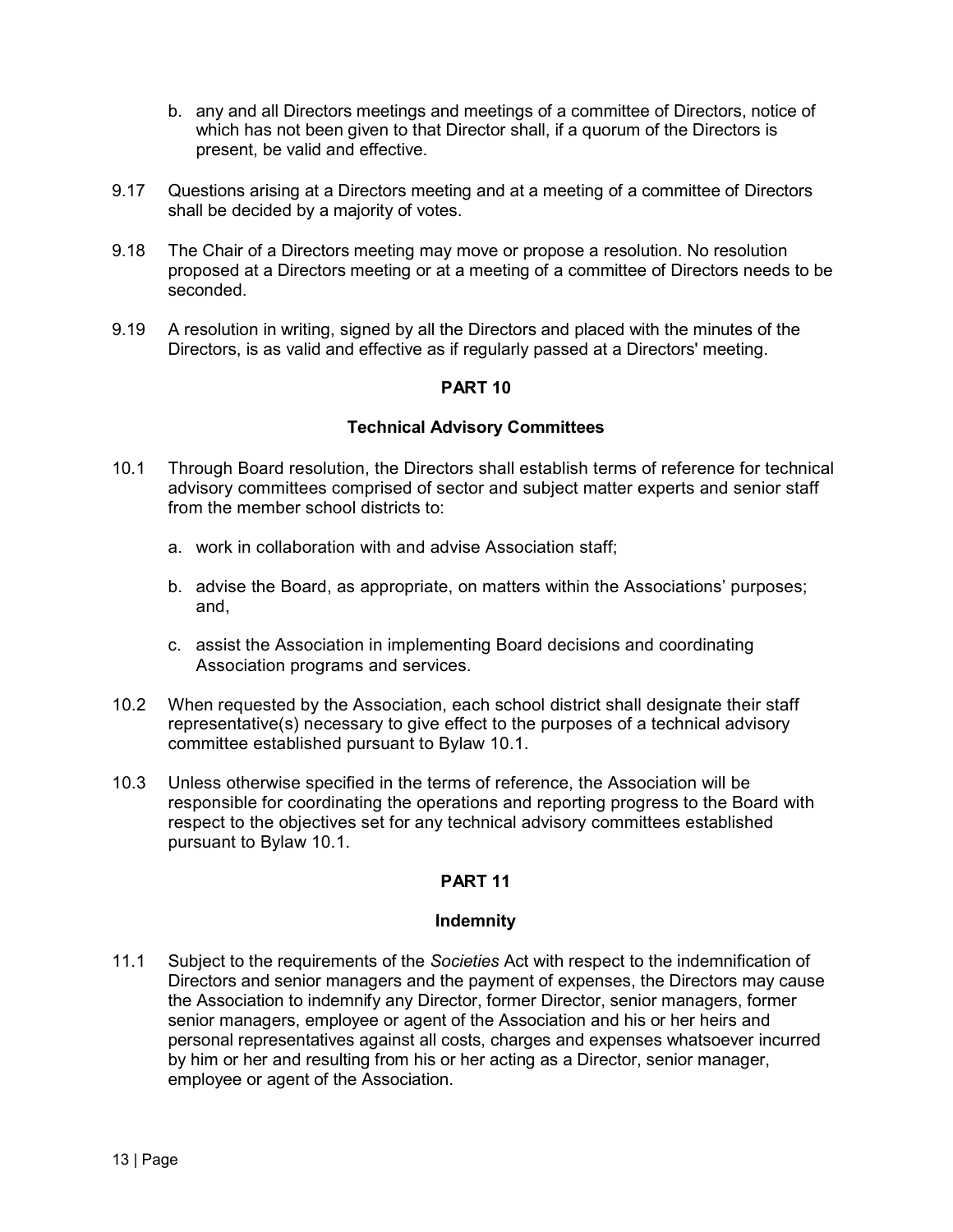# Duties of Officers

- 12.1 The Chair shall preside at all meetings of the Association and of the Directors, be spokesperson for the Board of Directors and be nominated by the Association as its representative on the Public Sector Employers' Council.
- 12.2 If the Chair is assessed by the Public Sector Employers' Council as having a conflict of interest as a member of the Public Sector Employers' Council in accordance with its guidelines, the Board of Directors shall nominate a representative to the Public Sector Employers' Council from among the Directors elected under Bylaw 7.2.
- 12.3 Except as permitted by the Societies Act, the Chair shall cause to be kept, at the Association's registered office, Association documents, copies, registers, minutes and records.
- 12.4 The Vice Chair shall carry out the duties of the Chair during the Chair's absence.

# PART 13

#### Seal

- 13.1 The Directors may provide a common seal for the Association and may destroy a seal and substitute a new seal in its place.
- 13.2 The common seal shall be affixed only when authorized by a resolution of the Directors and then only in the presence of the persons prescribed in the resolution, or if no persons are prescribed, in the presence of the Chair and the Vice Chair.

# PART 14

# Borrowing

14.1 With the prior approval of the Minister, and in order to carry out the purposes of the Association, the Directors may, on behalf of and in the name of the Association, raise or secure the payment or repayment of money in the manner they decide, and in particular but without limitation, by the issue of debentures.

# PART 15

#### Auditor

- 15.1 At each annual general meeting, the Association shall appoint an auditor to hold office until the auditor is reappointed or the auditor's successor is appointed at the next annual general meeting.
- 15.2 An auditor may be removed by ordinary resolution and a successor appointed in accordance with the procedures in the Societies Act.
- 15.3 An auditor shall be promptly informed in writing of appointment or removal.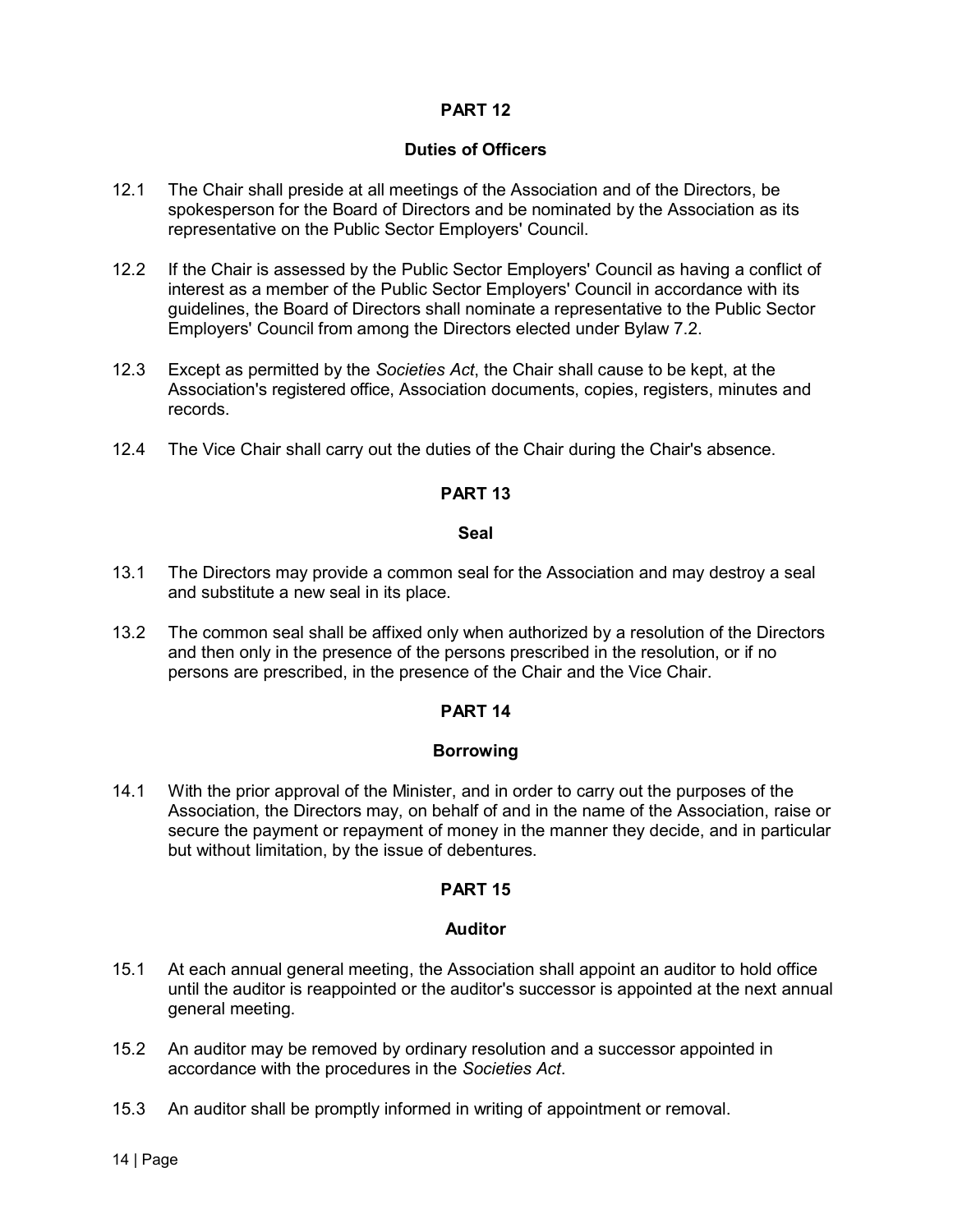- 15.4 In addition to the restrictions imposed by the Societies Act, no Director and no employee of the Association shall be auditor.
- 15.5 The auditor may attend general meetings.

## Notices

- 16.1 Any notice permitted or required under these Bylaws or under any enactment to be given, sent or delivered to a member, a Director or the Association, may be given, sent or delivered to the member, Director or Association by written instrument, email, fax or any other method of transmitting legibly recorded messages.
- 16.2 Subject to the Societies Act with respect to notices received by the Association, a notice sent by mail shall be deemed to have been given on the second day following that on which the notice is posted, and in proving that notice has been given it is sufficient to prove the notice was properly addressed, bore sufficient postage and was put in a Canadian post office receptacle.

# PART 17

## Bylaws

- 17.1 Each member is entitled to and the Association shall give the member, without charge, a copy of the Constitution and Bylaws of the Association.
- 17.2 These Bylaws shall not be altered or added to except by special resolution and no alternation or addition shall be effective until approved by the Minister.

# PART 18

# Reporting Society Provisions

- 18.1 The Association must have an auditor.
- 18.2 At an annual general meeting, a resolution appointing an auditor, other than the incumbent auditor, must not be proposed unless:
	- a. the incumbent auditor has declined reappointment, or
	- b. at least 14 days' written notice of the proposed resolution has been given to:
		- i. all persons entitled to receive notice of the meeting, and
		- ii. the incumbent auditor.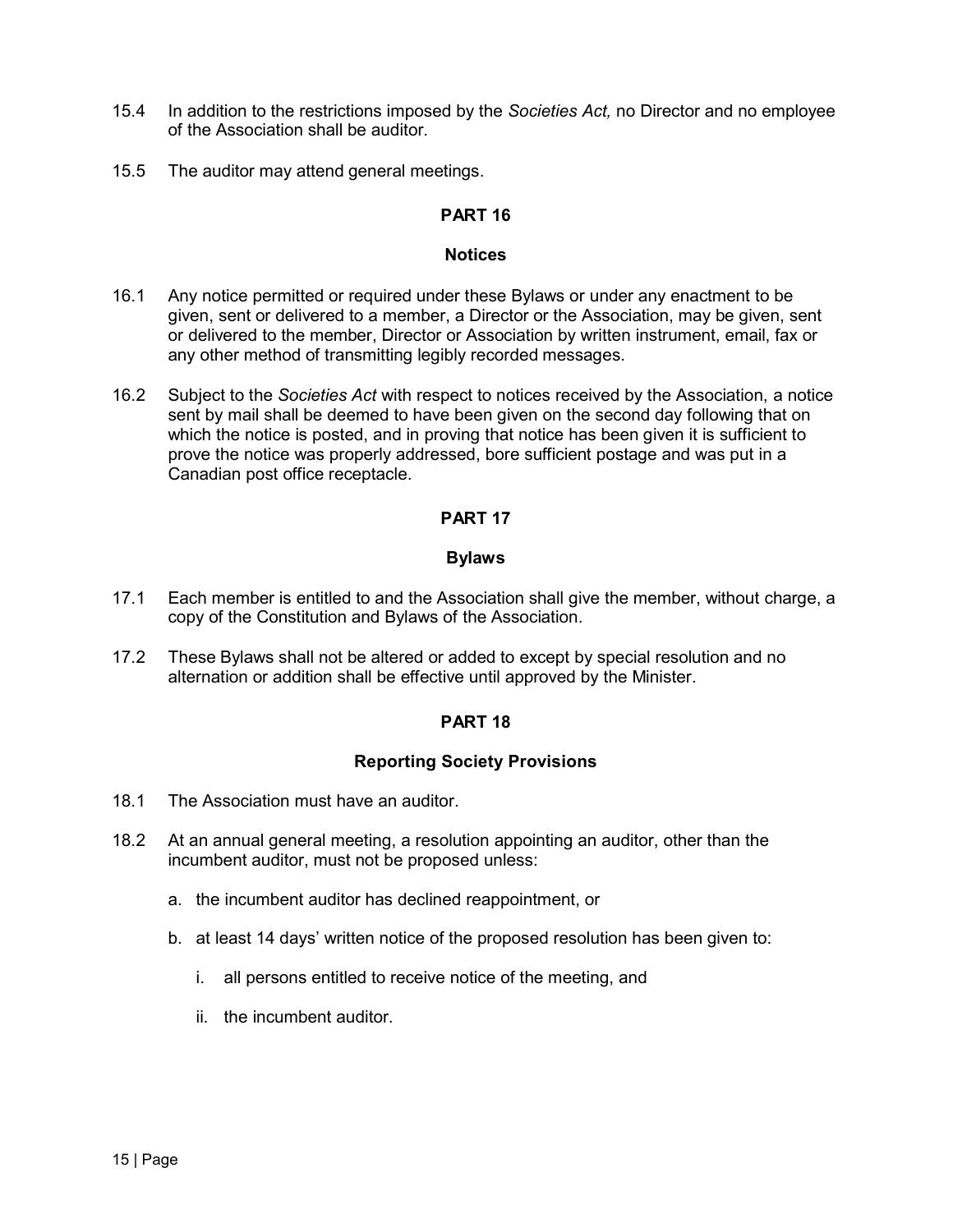- 18.3 The financial statements of the society must be prepared as comparative financial statements relating separately to:
	- a. the period determined under section 35(2) of the Societies Act, and
	- b. the preceding period, if any, in relation to which financial statements for the Association were prepared.
- 18.4 Despite Reporting Society Provision 18.3, the financial statements of the society may deal with only the period determined under section 35(2) of the Societies Act if the reason for doing so is set out in the financial statements.
- 18.5 At least ten (10) days before the date of each annual general meeting, the society must send to the auditor and to each member a copy of:
	- a. the financial statements that are to be presented at the meeting, and
	- b. the auditor's report, as defined in section 1 of the Societies Act, on those financial statements.
- 18.6 The Association, on request of a person holding a bond, debenture, note or other evidence of debt obligation, whether secured or unsecured, of the society, must send to the person a copy of the Association's latest financial statements and a copy of the auditor's report, as defined in section 1 of the Societies Act, on those financial statements.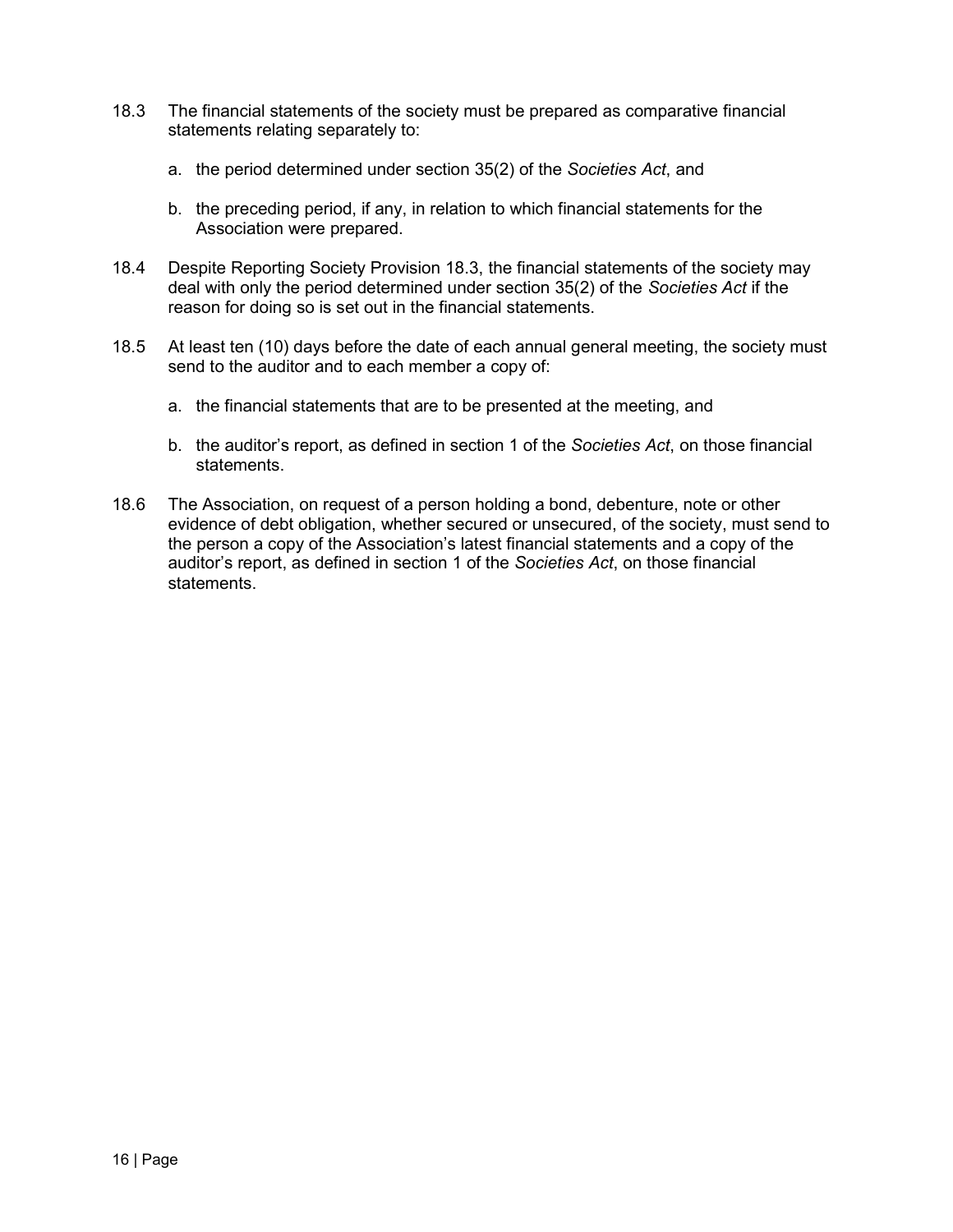# SCHEDULE I

- 1.1 The purpose of this Schedule is to establish the method of voting in those situations in which the Association does not use a simple "one member, one vote" approach.
- 1.2 This Schedule permits weighted voting to accord the larger organizations a greater degree of influence in recognition of the number of students served while at the same time ensuring that the small members' interests are taken into account.
- 1.3 The Bylaws provide for three situations in which the weighted voting method is used:
	- a. amendments to the Constitution and Bylaws (Bylaw 6.3)
	- b. election of Directors at the annual general meeting (Bylaw 7.16)
	- c. ratification of a province-wide collective agreement for teachers (Schedule 2).
- 1.4 A member board of education that has the total student enrolment in its school district referred to in Column 1 shall, on a resolution referred to in section 3 in this Schedule, have the number of votes referred to in Column 2:

| Column 1                                      | Column 2 |
|-----------------------------------------------|----------|
| Fewer than 400 student full-time equivalents  | 1 vote   |
| 400 to 999 student full-time equivalents      | 2 votes  |
| 1,000 to 1,999 student full-time equivalents  | 3 votes  |
| 2,000 to 5,999 student full-time equivalents  | 4 votes  |
| 6,000 to 11,999 student full-time equivalents | 6 votes  |
| 12,000 to 17,999 student full-time equivalent | 8 votes  |
| 18,000 to 23,999 student full-time equivalent | 10 votes |
| 24,000 to 29,999 student full-time equivalent | 12 votes |
| 30,000 and over student full-time equivalents | 14 votes |
|                                               |          |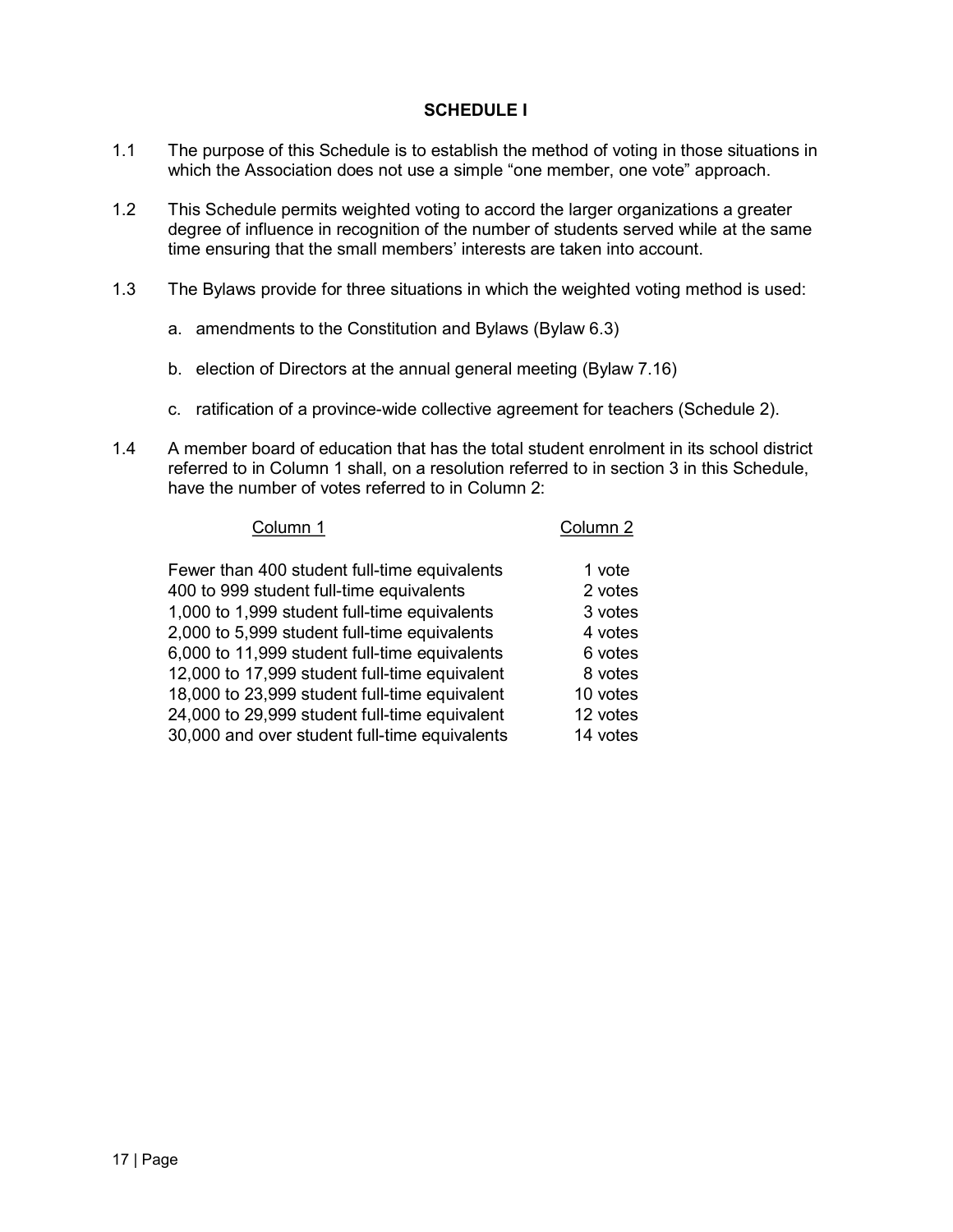## SCHEDULE 2

#### Part I

- 2.1 Each member agrees with each other member and with the Association that the member will not do or omit to do any act or thing that would be or constitute a breach of any of the provisions of the Constitution, Bylaws or schedules and that, without limiting the remedies available to the Association or a member, the provisions of this schedule are enforceable by injunction at the initiative of the Association or any member.
- 2.2 Members agree they will abide by all decisions of the Association regarding relations with any union representing their employees with respect to any matter for which the Association is the accredited bargaining agent. The directors shall from time to time issue guidelines to members in this respect.

#### Part 2

- 2.3 The Directors must adopt policies and procedures for delegation of authority to boards of education for matters involving support staff unions and for local matters involving teachers' unions, in accordance with the provisions of this Part.
- 2.4 The policies and procedures adopted respecting support staff unions shall incorporate the following principles:
	- a. authority to negotiate agreements shall be delegated to members or groups of members
	- b. authority to resolve any disputes arising out of the collective agreement shall be delegated to members or groups of members
	- c. members or groups of members shall inform the Association of their bargaining proposals, of proposals by their union(s), and of significant developments in collective bargaining and contract administration
	- d. proposed collective agreements negotiated with support staff unions shall be ratified by the board of education affected or by a group of boards of education affected according to that group's rules, and by the Association
	- e. each collective agreement shall be presented for ratification to the next Board of Directors' meeting following ratification by the member board of education or such other time as the Directors may determine and ratification of such agreements by the Association shall be deemed to occur unless 2/3 of the Directors vote to reject the agreement.
- 2.5 The policies and procedures adopted respecting teacher unions shall incorporate the following principles:
	- a. authority to negotiate agreements with respect to local matters shall be delegated to members or groups of members
	- b. authority to resolve disputes arising out of the collective agreement which have only a local impact shall be delegated to members or groups of members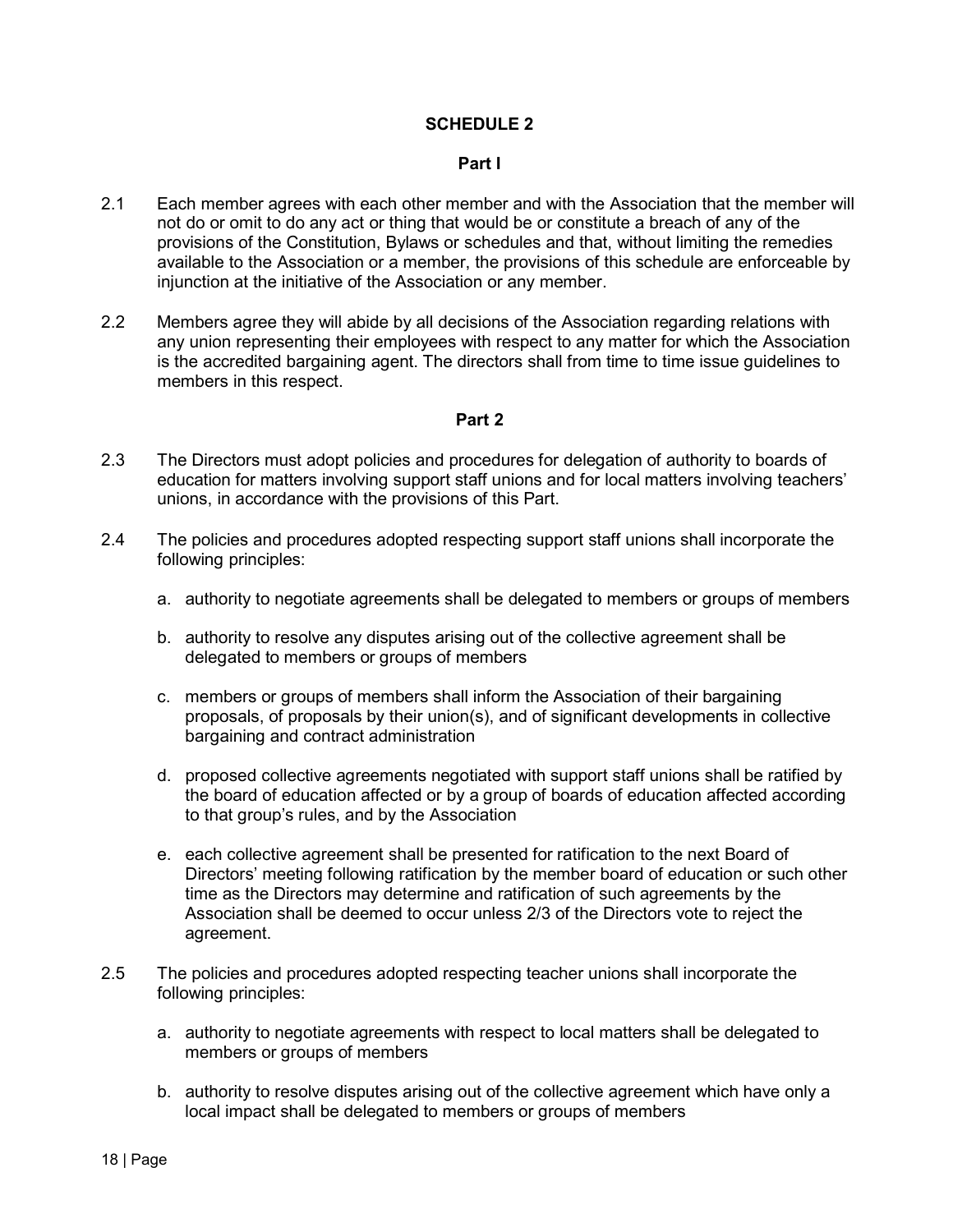- c. on local matters, members or groups of members shall inform the Association of their bargaining proposals, of proposals by their union(s), and of significant developments in collective bargaining and contract administration
- d. proposed agreements with respect to local matters shall be ratified by the board of education affected or by a group of boards of education affected according to that group's rules, and by the Association
- e. each collective agreement shall be presented for ratification to the next Board of Directors' meeting following ratification by the member board of education or such other time as the Directors may determine and ratification of such agreements by the Association shall be deemed to occur unless 2/3 of the Directors vote to reject the agreement.

## Part 3

- 2.6 The Association shall communicate the terms of any proposed province-wide collective agreement to the members for approval or rejection.
- 2.7 The approval or rejection of a proposed agreement referred to in 2.6 above shall be determined by a ballot of the members, other than government members.
- 2.8 Each member entitled to vote on the agreement shall have the votes it is entitled to under Schedule 1.
- 2.9 The votes that a member has under Schedule 1 shall be cast as a block on any vote under this Part.
- 2.10 A proposed agreement referred to in Bylaw 2.6 shall be deemed to be approved by a majority of the votes cast by the members voting on the agreement and, if approved, shall be binding on all members.
- 2.11 The ballot shall be given to all members at their registered address either by delivery, telecopy or prepaid mail and, if by mail, the ballot shall be deemed to be received on the 7th day after the date of mailing.
- 2.12 In order to be counted, a ballot must be received at the head office of the Association not later than 5:00 p.m. local time in Vancouver on the 15th day after the date of delivery, telecopy or deemed receipt by the member, or within such shorter period as may be determined by the Directors.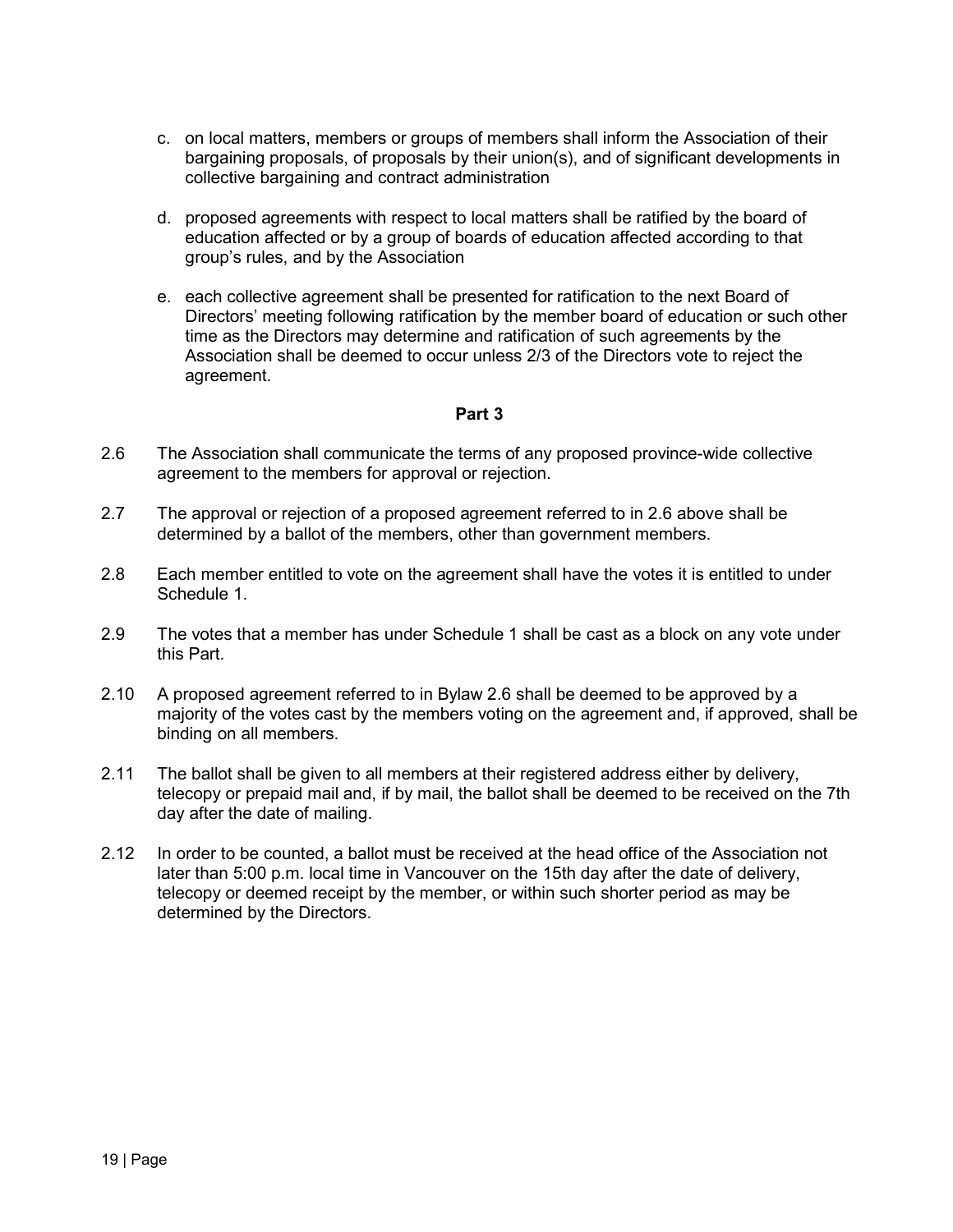# SCHEDULE 3

- 3.1 The Board selection and Minister confirmation of the Chair, and the election of Trustee Directors, will occur pursuant to Part 7 of the Bylaws.
- 3.2 A trustee Director will be elected from each of the following seven regional groupings:

| <b>Employer Regional Groupings</b>                                                                                                                                                                                                                                                |                                                                                                                                                                                                                                                                                                                                                                |  |  |
|-----------------------------------------------------------------------------------------------------------------------------------------------------------------------------------------------------------------------------------------------------------------------------------|----------------------------------------------------------------------------------------------------------------------------------------------------------------------------------------------------------------------------------------------------------------------------------------------------------------------------------------------------------------|--|--|
| <b>Kootenay Boundary</b>                                                                                                                                                                                                                                                          | <b>Northwest</b>                                                                                                                                                                                                                                                                                                                                               |  |  |
| SD 5 (Southeast Kootenay)<br>SD 6 (Rocky Mountain)<br>SD 8 (Kootenay Lake)<br>SD 10 (Arrow Lakes)<br>SD 20 (Kootenay-Columbia)<br>SD 51 (Boundary)                                                                                                                                | SD 50 (Haida Gwaii)<br>SD 52 (Prince Rupert)<br>SD 54 (Bulkley Valley)<br>SD 82 (Coast Mountains)<br>SD 87 (Stikine)<br>SD 92 (Nisga'a)                                                                                                                                                                                                                        |  |  |
| <b>Northern Interior</b>                                                                                                                                                                                                                                                          | <b>Thompson Okanagan</b>                                                                                                                                                                                                                                                                                                                                       |  |  |
| SD 27 (Cariboo-Chilcotin)<br>SD 28 (Quesnel)<br>SD 49 (Central Coast)<br>SD 57 (Prince George)<br>SD 59 (Peace River South)<br>SD 60 (Peace River North)<br>SD 81 (Fort Nelson)<br>SD 91 (Nechako Lakes)                                                                          | SD 19 (Revelstoke)<br>SD 22 (Vernon)<br>SD 23 (Central Okanagan)<br>SD 53 (Okanagan Similkameen)<br>SD 58 (Nicola-Similkameen)<br>SD 67 (Okanagan Skaha)<br>SD 73 (Kamloops-Thompson)<br>SD 74 (Gold Trail)<br>SD 83 (North Okanagan-Shuswap)                                                                                                                  |  |  |
| <b>Metro</b>                                                                                                                                                                                                                                                                      | <b>Vancouver Island/Coastal</b>                                                                                                                                                                                                                                                                                                                                |  |  |
| SD 35 (Langley)<br>SD 36 (Surrey)<br>SD 37 (Delta)<br>SD 38 (Richmond)<br>SD 39 (Vancouver)<br>SD 40 (New Westminster)<br>SD 41 (Burnaby)<br>SD 43 (Coquitlam)<br>SD 44 (North Vancouver)<br>SD 45 (West Vancouver)<br>SD 48 (Sea to Sky)<br>SD 93 (Conseil scolaire francophone) | SD 46 (Sunshine Coast)<br>SD 47 (Powell River)<br>SD 61 (Greater Victoria)<br>SD 62 (Sooke)<br>SD 63 (Saanich)<br>SD 64 (Gulf Islands)<br>SD 68 (Nanaimo-Ladysmith)<br>SD 69 (Qualicum)<br>SD 70 (Pacific Rim)<br>SD 71 (Comox Valley)<br>SD 72 (Campbell River)<br>SD 79 (Cowichan Valley)<br>SD 84 (Vancouver Island West)<br>SD 85 (Vancouver Island North) |  |  |
| <b>Fraser Valley</b>                                                                                                                                                                                                                                                              |                                                                                                                                                                                                                                                                                                                                                                |  |  |
| SD 33 (Chilliwack)<br>SD 34 (Abbotsford)<br>SD 42 (Maple Ridge-Pitt Meadows)<br>SD 75 (Mission)<br>SD 78 (Fraser-Cascade)                                                                                                                                                         |                                                                                                                                                                                                                                                                                                                                                                |  |  |